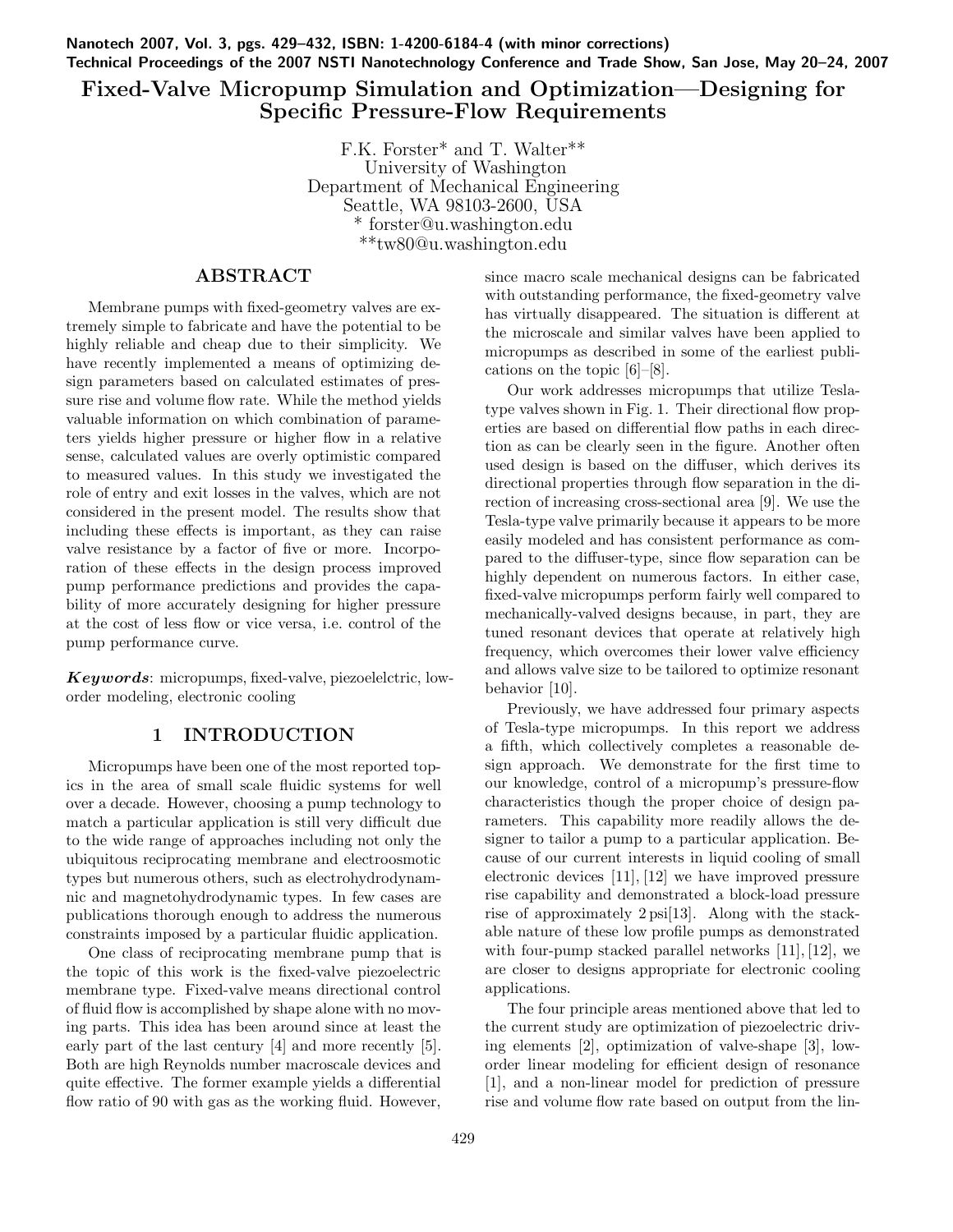

(b) Backward flow

Figure 1: Optimally-shaped Tesla-type valve showing differential flow velocity patterns based on computational fluid dynamic simulation. Semi-circular regions model the pump chamber and plenums.

ear model [13]. In this report we address fluid dynamic entry and exit losses that can cause a significant departure from predictions based on fully developed flow, which was the basis for our model. This issue became apparent after the above-mentioned work failed to completely describe pump behavior. The effect of stiffness of the piezoelectric bimorph driver, fluid inertia and viscous resistance including entry and exit losses in the valves all require accurate handling for good modeling accuracy as they represent the fundamental aspects of even the simplest spring, mass and damper second-order dynamic system. The approach used to address the contribution of entry and exit losses to valve flow resistance are covered below followed by results and comparison to experiment.

### 2 METHODS

A low-order linear dynamic model [1], [13] treats each valve as a straight rectangular duct of length equal to the "straight through" centerline length  $L_f$  in the forward direction (see this flow path in Fig.  $1(a)$ ) and undergoing fully-developed oscillatory flow. The frequency dependent fluid inertance and resistance are determined from the exact solution of the Navier-Stokes equations [14]. The output harmonic amplitude of the volume flow rate for the highest voltage that can be applied to the

pump without cavitation or depoling of the PZT element is then used as a harmonic flow source to the two valves, which appear to the source as a pair of parallel branches, each containing resistance and inertance elements in series. The two resistance elements, which are oriented opposite to each other in the circuit, are modeled such that the reverse resistance  $R_r$  is equal to  $DiR_f$ , where  $R_f$  is the resistance calculated from the linear model and diodicity Di is the ratio of pressure drop in the reverse direction to that in the forward direction. Diodicity is calculated from computational fluid dynamics (CFD) modeling and is generally a function of Reynolds number, i.e. Di(Re). No-load flow is calculated by solving non-linear differential equations for the DC level of flow through the simplified pump circuit described above. Block-load pressure is calculated as the DC level of pressure across a capacitor added to the outflow branch of the circuit. However, the amount of membrane motion calculated with the linear model is significantly greater than measured, and this results in significantly high overestimation of net flow and pressure [13].

The module developed to account for non-fully developed flow in the pump valves was based on well known quasi-steady formulas for entrance losses in laminar flow through rectangular ducts [15]. The magnitude of the effect was investigated by comparison of fully developed flow to that having entrance and exit losses. This was done in terms of the Darcy friction factor  $f_{\text{darcv}}$  which is related to pressure drop  $\Delta P$  through a duct by the relation

$$
\frac{\Delta P}{\frac{1}{2}\rho U^2} = f_{\text{darcy}}\left(\frac{L}{D_h}\right),\tag{1}
$$

where  $\rho$  is mass density, U is the mean flow velocity, L is duct length and  $D_h$  is hydraulic diameter. For example, for a circular tube  $D_h$  is the actual tube diameter and  $f_{\text{darcy}} = 64/\text{Re}$ . Entry and exit effects are described by an effective friction factor  $f_{\text{eff}}$  and a loss factor  $K_{\text{exit}}$ such that Eq. (1) becomes

$$
\frac{\Delta P}{\frac{1}{2}\rho U^2} = \left[ f_{\text{eff}} + \frac{K_{\text{exit}}}{L/D_h} \right] \left( \frac{L}{D_h} \right). \tag{2}
$$

The effect of these losses is shown in Fig. 2. Since the graph is presented in non-dimensional form, it applies to any size valve, laminar flow rate or fluid type. These results were used in modifications to the low-order linear model. Since pressure in Eqs. (1) and (2) can also be expressed as a product of volume flow rate and resistance  $\Delta P = RQ$ , an expression for resistance that includes the effects of non-fully developed flow can be expressed as

$$
R_{\text{eff}} = \left[\frac{f_{\text{eff}} + K_{\text{exit}}/(L/D_h)}{f_{\text{darcy}}}\right]R.
$$
 (3)

An iterative process was used in the linear model to update this effective resistance until convergence using the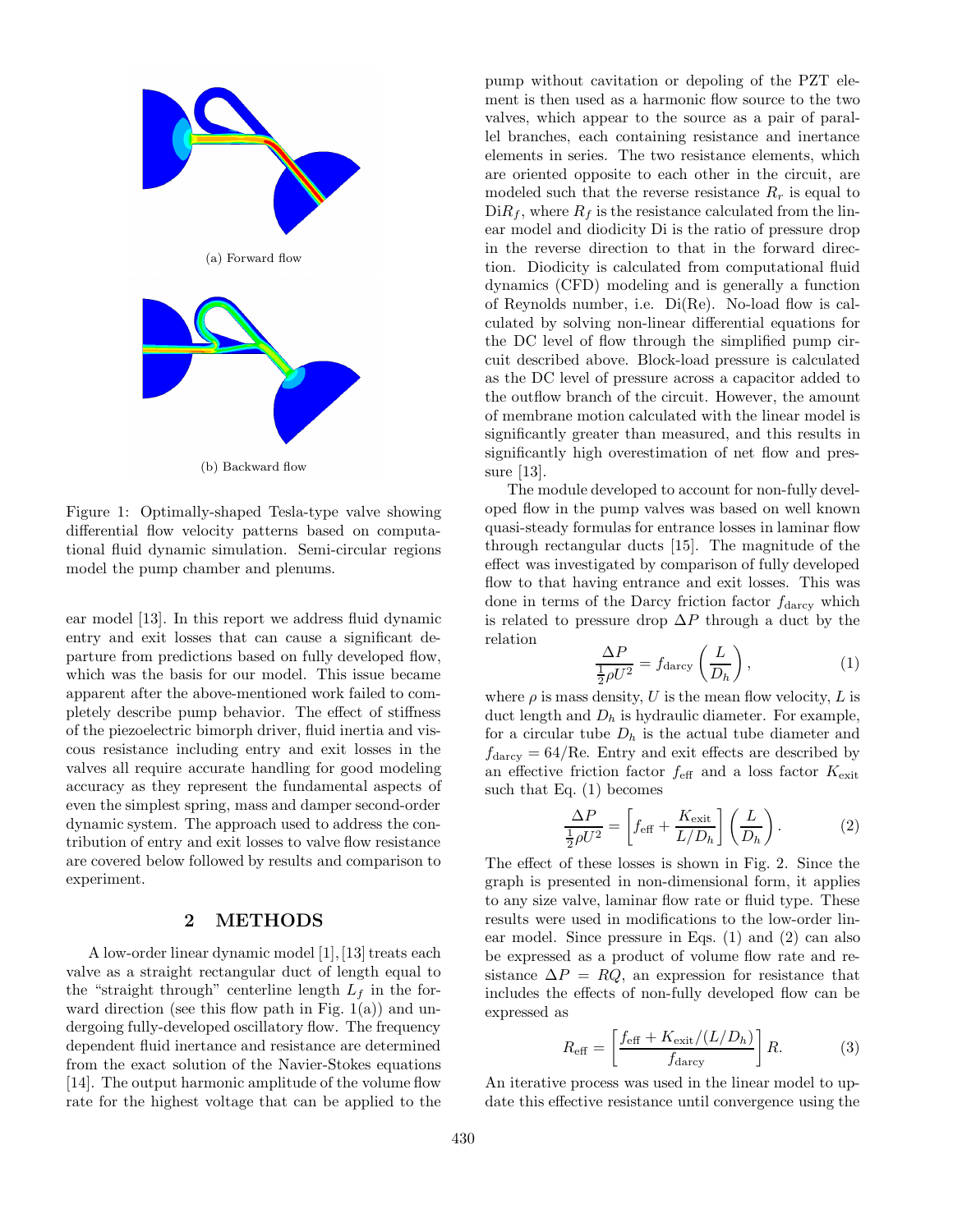

Figure 2: Ratio of the friction factor with entry losses to that for fully developed flow versus the ratio of normalized length to Reynolds number for a straight rectangular duct at various aspect ratios.

rms level of the valve Reynolds number as determined from the output of the linear system model. The converged value of the loss factor in brackets in Eq. (3) was then used to compute no-load flow and block-load pressure as described above.

The effect of non-fully developed flow on no-load flow and block-load pressure was then compared to experiment using a number of micropumps fabricated from plastic and having brass/PZT driving elements. Parts were modular so three thicknesses of brass and three valve sizes fabricated were used to assemble nine different pumps. The particular dimensions chosen corresponded to a region in a design space of membrane thickness and valve size where the combination of pressure and flow capability was considered to be a reasonable operating point in the design space [13].

### 3 RESULTS AND DISCUSSION

Modeling results and experiments were performed on pumps whose chamber diameter was 10 mm with chamber depth equal to valve depth. Membrane thickness of 76, 102 and 178  $\mu$ m, and t esla-type valves having channel widths of 150, 300 and  $600 \,\mu m$  were used. The valve shape shown in Fig. 1, which is the optimal shape [3], had an aspect ratio (depth to width) of 2.5, and the path length in the forward direction  $L_f$  is 10.9 times valve width. For further details of the geometry see [3], [13]. All piezoelectric elements were PZT5A and 9 mm diameter. Figure 3 shows a typical assembled pump.

Table 1 shows measured and calculated values for block-load pressure  $P_{bl}$  and no-load flow rate  $Q_{nl}$  at a voltage excitation of 64 V 0-pk with the working fluid water at room temperature. Calculated values were generated with and without consideration of exit losses, i.e.



Figure 3: Assembled pump with interchangeable membrane/PZT driver (sandwiched between the two larger plastic blocks) and chamber/valves (bottom plastic block).

 $K_{\text{exit}} = 1$  or 0. If outflow completely stops in the plenum chambers, i.e.  $K_{\text{exit}} = 1$ , the effect can be large as see from the two curves for an aspect ratio of unity at low values of  $(L/D_h)/Re$  in Fig. 2). Since it is not clear whether stopped flow in the plenum is a valid assumption (see Fig. 1) this value represents an upper bound.

The calculated results agreed very well in terms of which pump generated the highest pressure, and reasonably well for which pump generated the highest flowrate. And although not shown in the table, pump P4 when driven at  $125 \text{ V}$  0-pk generated approximately  $2 \text{ psi}[13]$ . However, the fully developed flow model seriously over estimated both pressure and flow. For the cases of entry loss only and entry plus exit loss, the calculated pressure is in much better agreement for pumps in columns 1 and 2 of Tab. 1. Pressure was underestimated for pumps in column 1 when the largest possible exit loss was considered suggesting that  $K_{\text{exit}} = 1$  may be too large as discussed above. These results show that end losses can have a strong affect. They also suggest possible trade-offs between lowering Reynolds number with multiple parallel valves to move to the right in Fig. 2 if that does not yield significant decreases in directional flow capability of the valves, i.e. significantly decreased diodicity.

### REFERENCES

- [1] Morris, C. J., and Forster, F. K., 2003. "Low-order modeling of resonance for fixed-valve micropumps based on first principles". Journal of Microelectromechanical Systems,  $12(3)$ , pp. 325–334.
- Morris, C. J., and Forster, F. K., 2000. "Optimization of a circular piezoelectric bimorph for a mi-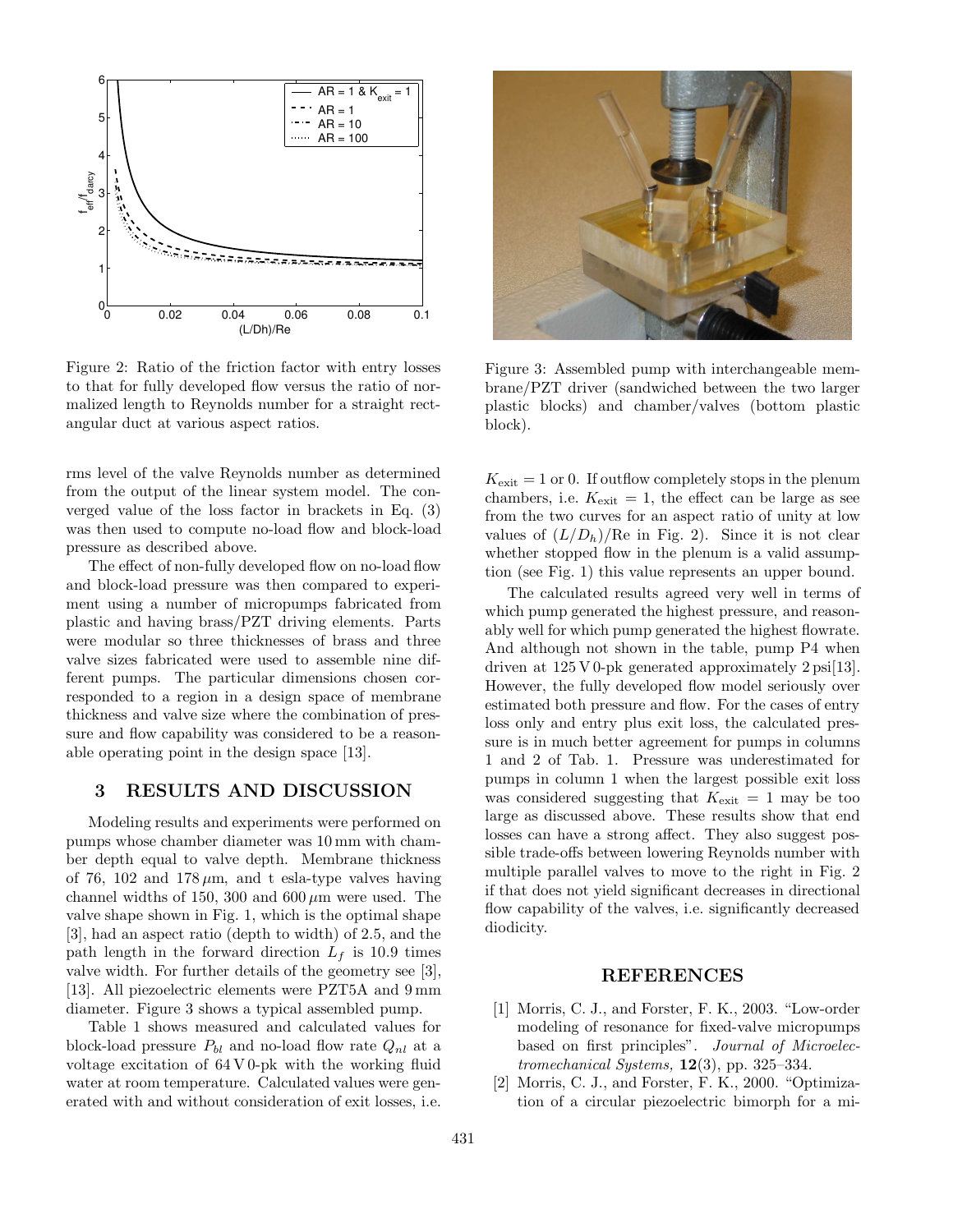Table 1: Pump performance in terms of block-load pressure  $P_{bl}$  and no-load flow  $Q_{nl}$  for 64 V 0-pk excitation. FD = fully developed flow,  $I =$  inlet loss only and  $I/O =$  inlet and outlet loss. Pumps P1 through P9 are identified by the numbers in brackets corresponding to the design space coordinates [membrane thickness, valve width] in  $\mu$ m. Boxed values correspond to pumps with the highest pressure or flow, both measured and calculated.

|      | $P_{bl}$        |       | $Q_{N_{nl}}$ |       | $P_{bl}$                    |      | $Q_{N_{nl}}$ |       | $P_{bl}$       |      | $Q_{N_{nl}}$ |       |  |
|------|-----------------|-------|--------------|-------|-----------------------------|------|--------------|-------|----------------|------|--------------|-------|--|
| loss | meas            | calc  | meas         | calc  | meas                        | calc | meas         | calc  | meas           | calc | meas         | calc  |  |
| type | kPa             |       | ml/min       |       | kPa                         |      | ml/min       |       | kPa            |      | ml/min       |       |  |
|      | P1<br>[76, 150] |       |              |       | [76, 300]<br>P <sub>2</sub> |      |              |       | P3 [76,600]    |      |              |       |  |
| FD   | 2.3             | 11.25 | $1.1\,$      | 9.37  | 0.89                        | 6.29 | 1.7          | 19.65 | $\theta$       | 1.93 | $\Omega$     | 22.99 |  |
| I    | 2.3             | 3.57  | 1.1          | 3.22  | 0.89                        | 3.42 | 1.7          | 11.95 | $\theta$       | 1.91 | $\Omega$     | 22.85 |  |
| I/O  | 2.3             | 1.52  | 1.1          | 1.49  | 0.89                        | 1.67 | 1.7          | 6.14  | $\overline{0}$ | 1.68 | $\Omega$     | 20.56 |  |
|      | P4 [102,150]    |       |              |       |                             |      | P5 [102,300] |       | P6 [102,600]   |      |              |       |  |
| FD   | 4.5             | 13.3  | 1.4          | 10.45 | 1.3                         | 5.45 | 1.8          | 16.36 | $\theta$       | 1.70 | $\Omega$     | 19.04 |  |
| I    | 4.5             | 4.09  | 1.4          | 3.48  | 1.3                         | 3.93 | 1.8          | 12.78 | $\theta$       | 1.69 | $\Omega$     | 18.95 |  |
| I/O  | 4.5             | 1.76  | 1.4          | 1.62  | 1.3                         | 2.32 | 1.8          | 7.81  | $\theta$       | 1.67 | $\Omega$     | 18.71 |  |
|      | P7 [178,150]    |       |              |       |                             |      | P8 [178,300] |       | P9 [178,600]   |      |              |       |  |
| FD   | 4.3             | 12.73 | 1.4          | 7.59  | 0.55                        | 3.89 | 0.78         | 10.2  | $\theta$       | 1.17 | $\Omega$     | 11.17 |  |
| T    | 4.3             | 5.32  | 1.4          | 3.85  | 0.55                        | 3.82 | 0.78         | 10.0  | $\theta$       | 1.16 | $\Omega$     | 11.14 |  |
| I/O  | 4.3             | 2.66  | 1.4          | 2.06  | 0.55                        | 3.04 | 0.78         | 8.46  | $\overline{0}$ | 1.16 | 0            | 11.08 |  |

cropump driver". Journal of Micromechanics and Microengineering,  $10(3)$ , pp. 459–465.

- [3] Gamboa, A. R., Morris, C. J., and Forster, F. K., 2005. "Improvements in fixed-valve micropump performance through shape optimization of valves". Journal of Fluids Engineering, FED–127(March), pp. 339–346.
- [4] Tesla, N., 1920. Valvular conduit. U.S. Patent No. 1,329,559.
- [5] Reed, J. L., 1993. Fluidic rectifier. U. S. Patent No. 5,265,636, Nov. 30.
- [6] Olsson, A., Enoksson, P., Stemme, G., and Stemme, E., 1995. "A valve-less planar pump in silicon". In Transducers '95 (Stockholm), Vol. 2, IEEE, pp. 291–294.
- [7] Forster, F., Bardell, R., Afromowitz, M., and Sharma, N., 1995. "Design, fabrication and testing of fixed-valve micropumps". In Proceedings of the ASME Fluids Engineering Division 1995 (San Francisco), D. C. Wiggert et al., eds., Vol. FED– 234, ASME, pp. 39–44.
- [8] Gerlach, T., Schuenemann, M., and Wurmus, H., 1995. "A new micropump principle of the reciprocating type using pyramidic micro flowchannels as passive valves". Journal of Micromechanics and Microengineering, 5, pp. 199–201.
- [9] Gamboa, A. R., and Forster, F. K., 2004. "Is there a best fixed-geometry valve for micropumps?". In Proceedings of the ASME Fluids Engineering Division 2004 (Anaheim).
- [10] Gamboa, A. R., 2004. "Shape optimization of the

nozzle-diffuser and tesla-type valves for applications in micropumps". M. S. Thesis, University of Washington, Seattle.

- [11] Morris, C. J., Chung, J. Y., Rahm, P. E., Forster, F. K., Shekarriz, R., and Faulkner, D., 2004. "Electronic cooling systems based on fixed-valve micropump networks". In Solid-State Sensor, Actuator and Microsystems Workshop, Transducers Research Foundation, Inc., pp. 152–155.
- [12] Faulkner, D., Ward, C., Gilbuena, D., Shekarriz, R., and Forster, F. K., 2006. "Fixed valve piezoelectric micropump for miniature thermal management module". In Proceedings of the ASME Fluids Engineering Division Summer Meeting and Exhibition (Miami).
- [13] Forster, F. K., and Walter, T., 2007 (in press). "Design optimization of fixed-valve micropumps for miniature cooling system". In Proceedings of the ASME/JSME Thermal Engineering and Summer Heat Transfer Conferences & InterPACK 07 (Vancouver B.C. July 8–12).
- [14] Morris, C. J., and Forster, F. K., 2004. "Oscillatory flow in microchannels: comparison of exact and approximate imdedance models with experiment". Experiments in Fluids, 36(6), pp. 928-937.
- [15] White, F. M., 1991. *Viscous Fluid Flow*, 2nd ed. McGraw-Hill, Inc., New York.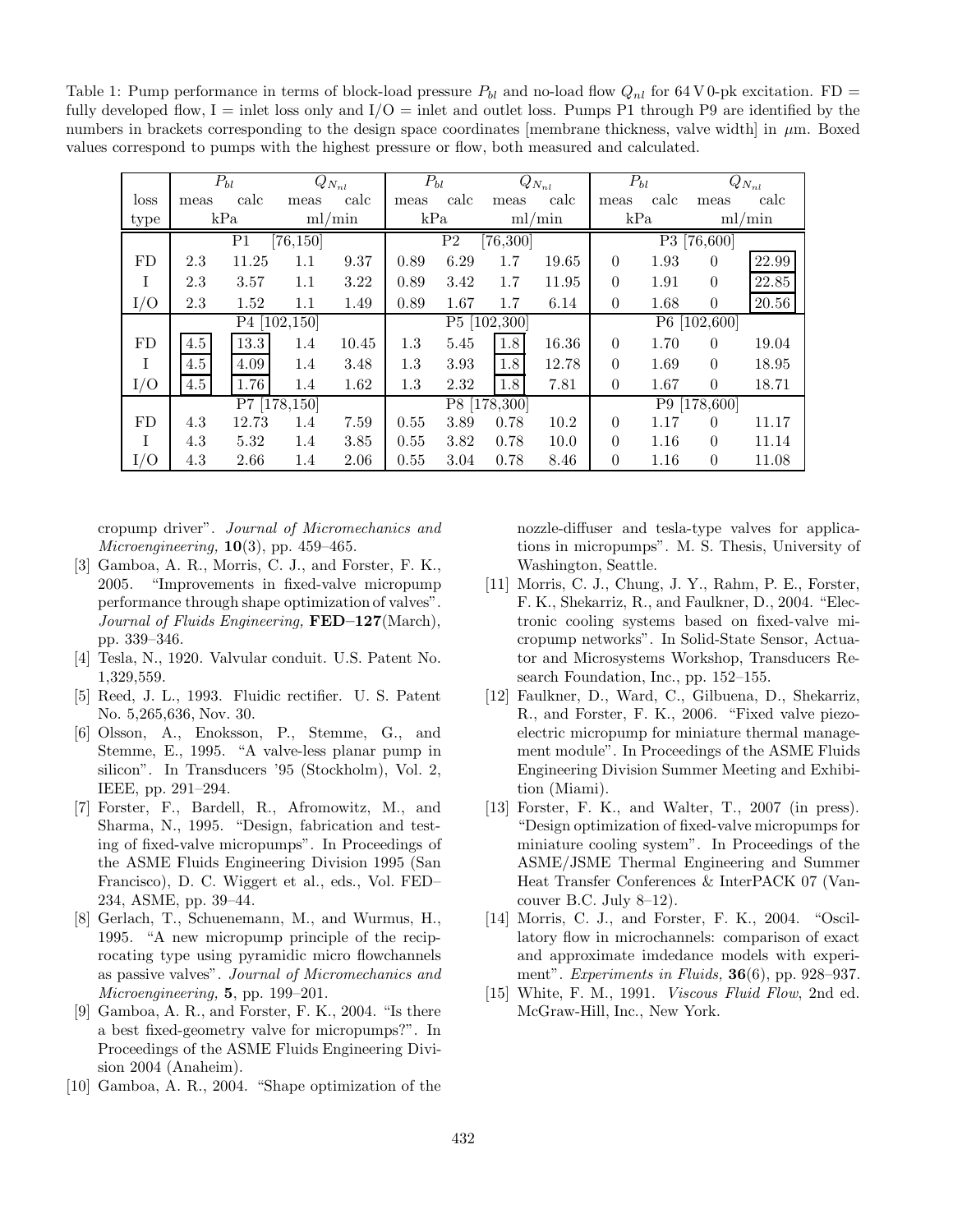Nanotech 2007, Vol. 3, pgs. 429–432, ISBN: 1-4200-6184-4 (as published) Technical Proceedings of the 2007 NSTI Nanotechnology Conference and Trade Show, San Jose, May 20–24, 2007

# Fixed-Valve Micropump Simulation and Optimization—Designing for Specific Pressure-Flow Requirements

F.K. Forster\*<sup>1</sup> and T. Walter\*\* University of Washington Department of Mechanical Engineering Seattle, WA 98103-2600, USA \* forster@u.washington.edu \*\*tw80@u.washington.edu

## ABSTRACT

Membrane pumps with fixed-geometry valves are extremely simple to fabricate and have the potential to be highly reliable and cheap due to their simplicity. We have recently implemented a means of optimizing design parameters based on calculated estimates of pressure rise and volume flow rate. While the method yields valuable information on which combination of parameters yields higher pressure or higher flow in a relative sense, actual calculated values are overly optimistic compared to measured values. In this study we investigated the role of entry and exit losses in the valves, which are not considered in the present model. The results show that including these effects is important, as they can raise valve resistance by a factor of five or more. Incorporation of these effects in the design process improved pump performance predictions and provides the capability of more accurately designing for higher pressure at the cost of less flow or vice versa, i.e. control of the pump performance curve.

Keywords: micropumps, fixed-valve, piezoelelctric, loworder modeling, electronic cooling

## 1 INTRODUCTION

Micropumps have been one of the most reported topics in the area of small scale systems for well over a decade. However, choosing a pump technology to match a particular application is still very difficult due to wide range of approaches including not only the ubiquitous reciprocating membrane and electroosmotic types but numerous others, such as electrohydrodynamnic and magnetohydrodynamic types. In few cases are publications thorough enough to address the numerous constraints imposed by a particular fluidic application.

One class of reciprocating membrane pump that is the topic of this work is the fixed-valve piezoelectric membrane type. Fixed-valve means directional control of fluid flow is accomplished by shape alone with no moving parts. This idea has been around since at least the early part of the last century [4] and more recently [5]. Both are high Reynolds number macroscale devices and quite effective. The former example yields a differential flow ratio of 90 with gas as the working fluid. However, since macro scale mechanical designs can be fabricated with outstanding performance, the fixed-geometry valve has virtually disappeared. The situation is different at the microscale and similar valves have been applied to micropumps as described in some of the earliest publications on the topic [6]–[8].

Our work addresses micropumps that utilize teslatype valves shown in Fig. 1. Their directional flow properties are based on differential flow paths in each direction as can be clearly seen in the figure. Another often used design is based on the diffuser, which derives its directional properties through flow separation in the direction of increasing cross-sectional area [9]. We use the tesla-type valve primarily because it appears to be more easily modeled and has consistent performance as compared to the diffuser-type, since flow separation can be highly dependent on numerous factors. In either case, fixed-valve micropumps perform fairly to mechanically-valved designs because they are tuned resonant devices that operate at relataively relatively high frequency, which overcomes lower valve efficiency and allows valve size to be tailored to optimize resonant behavior [10].

Previously, we have addressed four primary aspects of tesla-type micropumps. In this report we address a fifth, which collectively completes a reasonable design approach. We demonstrate for the first time to our knowledge, control of a micropump's pressure-flow characteristics though the proper choice of design parameters. This capability more readily allows the designer to tailor a pump to a particular application. Because of our current interests in liquid cooling of small electronic devices [11], [12] we have improved pressure rise capability and demonstrated a block load pressure rise of approximately 2 psi[13]. Along with the stackable nature of these low profile pumps as demonstrated with four-pump stacked parallel networks [11], [12], we are closer to designs appropriate for electronic cooling applications.

The four principle areas mentioned above that led to the current study are optimization of piezoelectric driving elements [2] optimization of valve-shape [3], loworder linear modeling for efficient design of resonance [1], and a non-linear module for prediction of pressure rise and volume flow rate based on output from the linear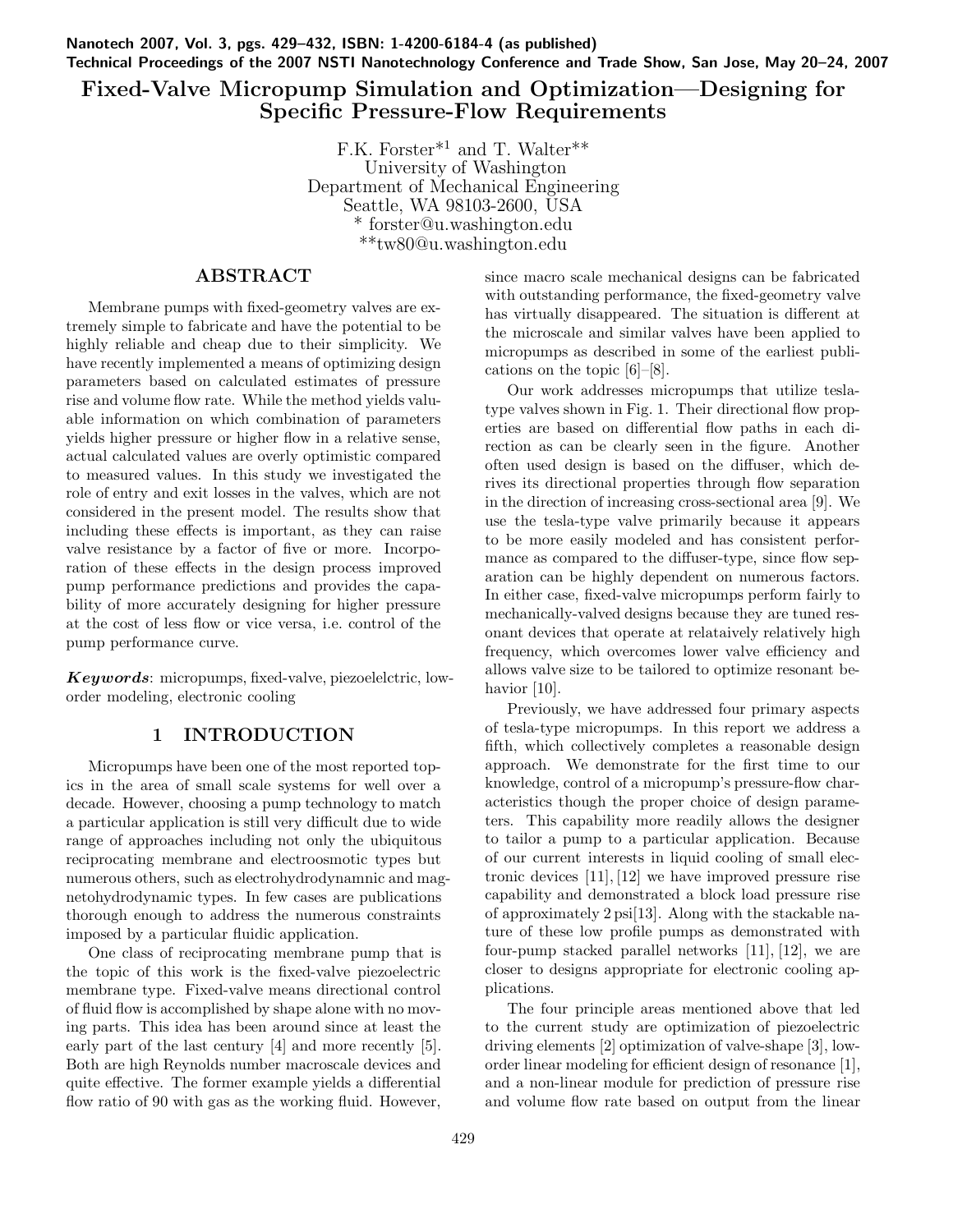

Figure 1: Optimally-shaped tesla-type valve showing differential flow patterns based on computational fluid dynamic simulation.

model [13]. In this report we address fluid dynamic entry and exit losses that can cause a significant departure from predictions based on fully developed flow, which was the basis of our model. This issue became apparent after the above-mentioned work failed to completely describe pump behavior. The effect of stiffness of the piezoelectric bimorph driver, fluid inertia and viscous resistance including entry and exit losses in the valves all require accurate handling for good modeling accuracy as they represent the fundamental aspects of even the simplest spring, mass and damper second-order dynamic system. The approach used to address the contribution of entry and exit losses to valve flow resistance are covered below followed by results and comparison to experiment.

### 2 METHODS

A low-order linear dynamic model [1], [13] treats each valve as a straight rectangular duct of length equal to the "straight through" length  $L_f$  in the forward direction (see Fig. 1) and undergoing fully-developed oscillatory flow. The frequency dependent fluid inertance and resistance are determined from the exact solution of the Navier-Stokes equations [14]. The output harmonic amplitude the volume flow rate for the highest voltage that can be applied to the pump without cavitation or depoling of the PZT element is then used as a harmonic flow

source to the two valves, which appear to the source as a pair of parallel branches, each containing resistance and inertance elements in series. The two resistance elements, which are oriented opposite to each other in the circuit, are modeled such that the reverse resistance  $R_r$ is equal to  $DiR_f$ , where  $R_f$  is the resistance calculated from the linear model and diodicity Di is the ratio of pressure drop in the reverse direction to that in the forward direction. Diodicity is calculated from computational fluid dynamics (CFD) modeling and is generally a function of Reynolds number, i.e. Di(Re). No-load flow is calculated by solving non-linear differential equations for the DC level of flow through the simplified pump circuit described above. Block load pressure is calculated as the DC level of pressure across a capacitor added to the outflow branch of the circuit. However, the amount of membrane motion calculated with the linear model is significantly greater that measured and, this results in significantly high over estimation of net flow and pressure [13].

The module developed to account for non-fully developed flow in the pump valves was based on well known quasi-steady formulas for entrance losses in laminar flow through rectangular ducts [15]. The magnitude of the effect was investigated by comparison of fully developed flow to that having entrance and exit losses. This was done in terms of the Darcy friction factor  $f_{\text{darcy}}$  which is related to pressure drop  $\Delta P$  through a duct by the relation

$$
\frac{\Delta P}{\frac{1}{2}\rho U^2} = f_{\text{darcy}}\left(\frac{L}{D_h}\right),\tag{1}
$$

where  $\rho$  is mass density, U is the mean flow velocity, L is duct length and  $D_h$  is hydraulic diameter. For example, for a circular tube  $D_h$  is the actual tube diameter and  $f_{\text{darcy}} = 64/\text{Re}$ . Entry and exit effects are described by an effective friction factor  $f_{\text{eff}}$  and a loss factor  $K_{\text{exit}}$ such that Eq. (1) becomes

$$
\frac{\Delta P}{\frac{1}{2}\rho U^2} = \left[ f_{\text{eff}} + \frac{K_{\text{exit}}}{L/D_h} \right] \left( \frac{L}{D_h} \right). \tag{2}
$$

The effect of these losses is shown in Fig. 2. Since the graph is presented in non-dimensional form, it applies to any size valve, laminar flow rate or fluid type. These results were used in modifications to the low-order linear model. Since pressure in Eqs. (1) and (2) can also be expressed as a product of volume flow rate and resistance  $\Delta P = RQ$ , an expression for resistance that includes the effects of non-fully developed flow can be expressed as

$$
R_{\text{eff}} = \left[\frac{f_{\text{eff}} + K_{\text{exit}}/(L/D_h)}{f_{\text{darcy}}}\right]R.
$$
 (3)

An iterative process was used in the linear model to update this effective resistance until convergence using the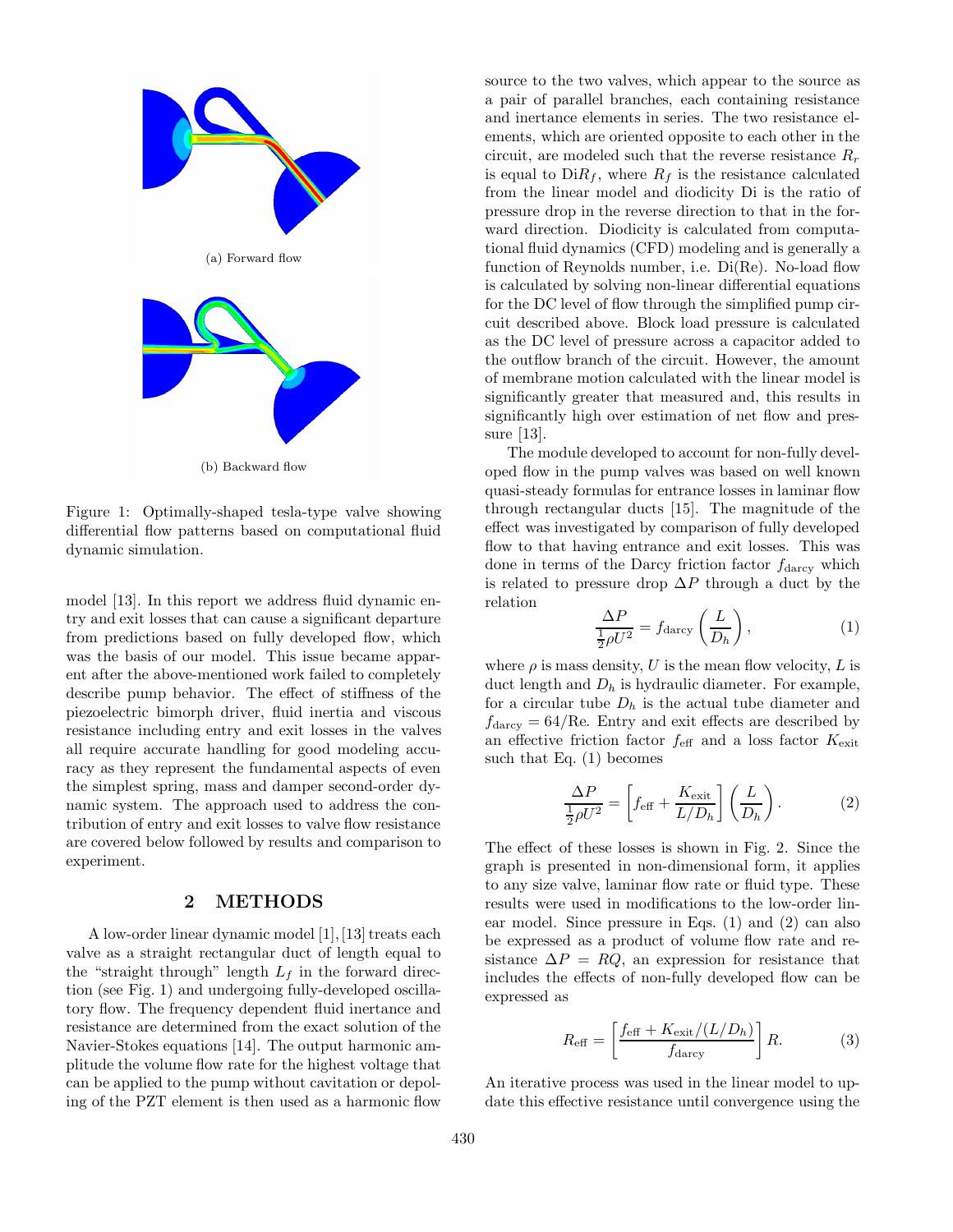

Figure 2: Ratio of the friction factor with end losses to that for fully developed flow versus the ratio of normalized length to Reynolds number for a straight rectangular duct at various aspect ratios.

rms level of the valve Reynolds number as determined from the output of the linear system model. The converged value of the loss factor in brackets in Eq. (3) number was then used to compute no-load flow and blockload pressure as described above.

The effect of non-fully developed flow on no-load flow and block-load pressure was then compared to experiment using a number of micropumps fabricated from plastic and having brass/PZT driving elements. Parts were modular so three thicknesses of brass and three valve sizes fabricated were used to assemble nine different pumps. The particular dimensions chosen correspond to a region in a design space of membrane thickness and valve size where the combination of pressure and flow capability were best according to calculations [13].

### 3 RESULTS AND DISCUSSION

Modeling results and experiments were performed on pumps whose chamber diameter was 10 mm with chamber depth equal to valve depth. Membrane thickness of 76, 102 and 178  $\mu$ m, and tesla-type valves having channel widths of 150, 300 and 600  $\mu$ m were used. The valve shape shown in Fig. 1, which is the optimal shape [3], had an aspect ratio (depth to width) of 2.5, and the path length in the forward direction  $L_f$  is 10.9 times valve width. For further details of the geometry see [3], [13]. All piezoelectric elements were PZT5A and 9 mm diameter. Figure 3 shows a typical assembled pump.

Table 1 shows measured and calculated values for block-load pressure  $P_{bl}$  and no-load flow rate  $Q_{nl}$  at a voltage excitation of 64 V with the working fluid water at room temperature. Calculated values were generated with and without consideration of exit losses, i.e.  $K_{\text{exit}}$ 



Figure 3: Captions capitalized in sentence case without a period.

 $= 1$  or 0. If outflow completely stops in the plenum chambers,  $K_{\text{exit}} = 1$ , the effect of which (the difference between the two curves for aspect ratio of unity in Fig. 2) is quite large. Since it is not clear whether stopped flow in the plenum is a valid assumption (see Fig. 1) this value represents an upper bound.

The calculated results agreed very well in terms of which pump generated the highest pressure and reasonably well for flow. And although not shown in the table, pump P4 when driven at 125 volts generated approximately 2 psi[13]. However, the fully developed flow model seriously over estimated both pressure and flow. For the cases of entry loss only and entry plus exit loss, the calculated pressure is in much better agreement for pumps in columns 1 and 2 of Tab. 1. Pressure was under estimated for pumps in column 1 when the largest possible exit loss was considered suggesting that  $K_{\text{exit}} = 1$ may be too large as discussed above. These results show that end losses can have a strong affect. It also suggests possible trade-offs between lowering Reynolds number with multiple parallel valves to move to the right in Fig. 2 if that does not lead to significant decrease in directional flow capability of the valves, i.e. lower diodicity.

#### REFERENCES

- [1] Morris, C. J., and Forster, F. K., 2003. "Low-order modeling of resonance for fixed-valve micropumps based on first principles". Journal of Microelectromechanical Systems,  $12(3)$ , pp. 325-334.
- [2] Morris, C. J., and Forster, F. K., 2000. "Optimization of a circular piezoelectric bimorph for a micropump driver". Journal of Micromechanics and Microengineering,  $10(3)$ , pp. 459–465.
- [3] Gamboa, A. R., Morris, C. J., and Forster, F. K., 2005. "Improvements in fixed-valve micropump